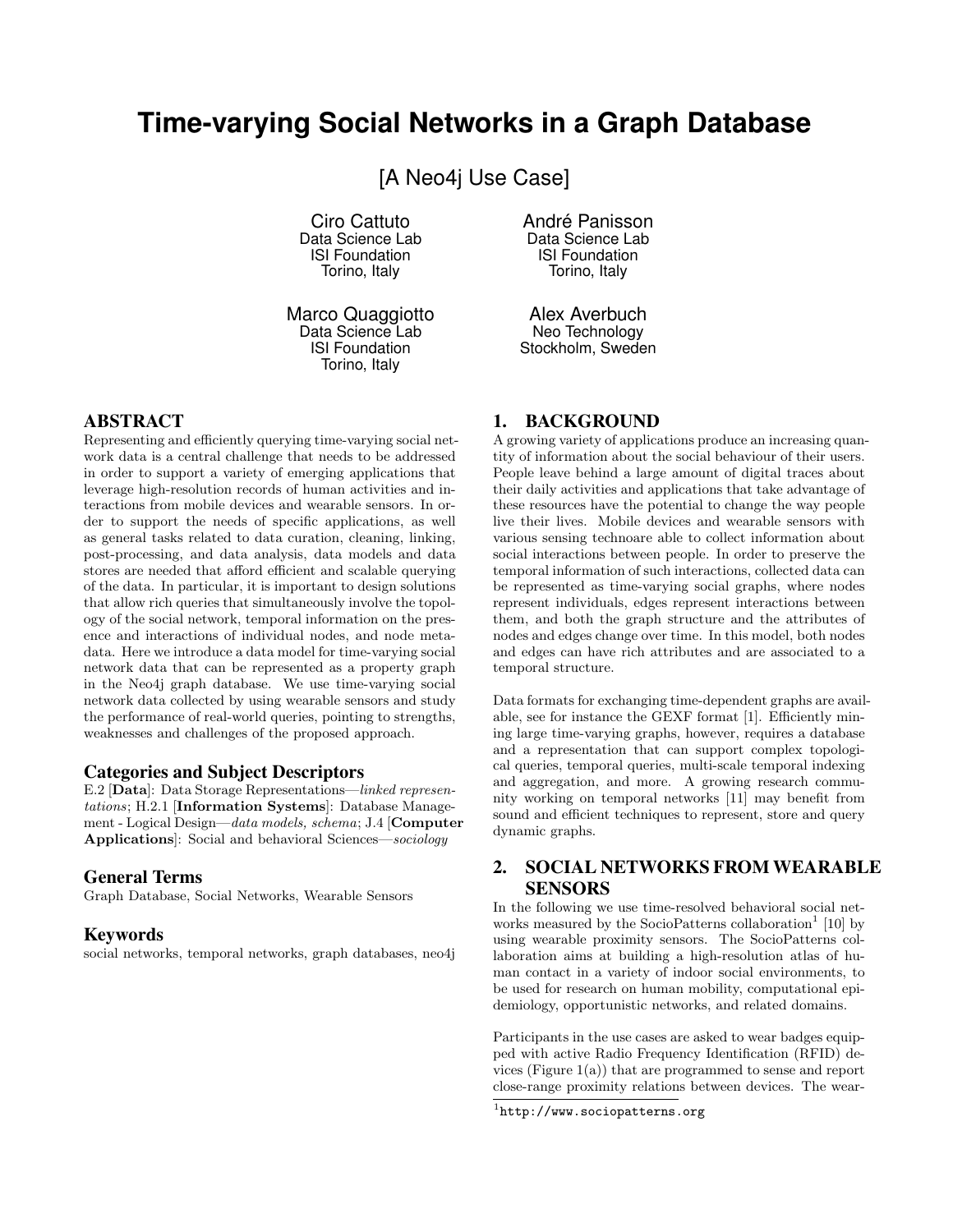able devices engage in bi-directional radio communication, and the exchange of low-power radio packets is used as a proxy for the face-to-face proximity of participants, as illustrated in Figure 1(b). The spatial range for proximity detection can be tuned from several meters down to face-toface proximity by varying the radio power of the proximitysensing packets. At the highest spatial resolution, the exchange of radio packets is only possible when two persons are at close range ( $\sim 1$ –1.5m) and facing each other, since the human body acts as a RF shield at the carrier frequency used for communication. The operating parameters of the devices were chosen so that face-to-face proximity relations can be assessed with a probability in excess of 99 % over an interval of 20 seconds, which is a fine enough temporal scale to resolve human mobility and proximity relations at social gatherings. The sensed proximity relations (or contacts) be-



Figure 1: (a) Wearable proximity sensor used by the SocioPatterns collaboration to mine close-range and face-to-face proximity in a variety of real-world settings. (b) Proximity sensing strategy. The wearable sensors engage in bidirectional ultra-low power radio communication (1). Packet exchange is only possible when two sensors are sufficiently close in space. At the lowest power used to sense proximity, packet exchange is only possible when the individuals wearing them are at close range (1-1.5m) and face each other (bottom panels). The sensed proximity relations are periodically relayed at higher power (2) to a centralized data collection system.

tween individuals are received by RFID readers installed in the environments and relayed to a centralized data collection system for post-processing, storage and subsequent analysis. Once a contact has been detected, it is considered ongoing as long as the involved devices continue to exchange at least one radio packet for every successive interval of 20 seconds. Conversely, a contact is considered terminated if an interval of 20 seconds elapses with no packet exchange.

The proximity-sensing platform described above was deployed in several different settings, yielding data on time-resolved human proximity in conferences, hospitals, schools and museums. The specific dataset we use for the present study was collected at the  $20<sup>th</sup>$  ACM Hypertext 2009 conference [12], from June 29th to July 1st 2009, and is available to the

public [3]. Participants were invited to provide online social network data linked to their wearable sensor and were offered a service, Live Social Semantics [8], that allowed them to browse their social neighborhood, their encounters at the conference, and discover shared contacts and interests by mining the sensed social graph as well as the linked online social networks and user metadata.

The data we use provides, for each pair of participants, the detailed sequence of their contacts, with beginning and ending times. These data can be represented as time-varying proximity networks, obtained by temporally aggregating the raw data stream from the proximity sensors over temporal *frames* of a given duration, here chosen as  $\Delta t = 20$ s. For each consecutive time interval (frame) of duration  $\Delta t$  we build a proximity graph where nodes represent individuals, and edges represent proximity relations between individuals that were recorded during the corresponding frame. Within a frame, an interaction is considered active from the beginning of the frame to the end of the frame. In this representation, interactions and actors appear or disappear at frame boundaries only.

# 3. TECHNICAL CHALLENGES

Representing and efficiently querying time-varying social network data is a problem that needs to be tackled in order to support a variety of important tasks, including data curation, cleaning, linking, batch post-processing, and analysis. Solving this problem requires several challenges to be overcome. In particular, those related to data modeling and to data storage and retrieval.

### 3.1 Modeling Time-Varying Networks

Whereas simple representations based on (time-varying) adjacency matrices or adjacency lists allow to build specialized data processing pipelines, they have numerous limitations. They lack the flexibility required to harmonize the previously mentioned tasks, face scalability issues with large datasets, and provide constrained semantics for querying and exposing data to services and applications (e.g., for visualization). To this end, it is crucial to design models for timevarying social network data that can be efficiently deployed in databases, and to allow rich queries involving combinations of social network topology, temporal information, and metadata.

# 3.2 Storage & Retrieval of Large Networks

Querying network/graph data in a performant manner is difficult, even more so when the graph dataset is large and persistent. This difficulty stems from specific characteristics of graph data and graph access patterns:

• The topology of real-world graphs is heterogeneous. Graph datasets from systems such as social networks, online and offline infrastructural networks, records of human-driven activity and a host of natural phenomena exhibit fat-tailed statistics for node connectivity [13]. This results in the inevitable high heterogeneity of node connectivity, and the "dense node" problem, where a small fraction of nodes have connections to a large fraction of other nodes. Dense nodes are not only expensive to process when encountered, their high con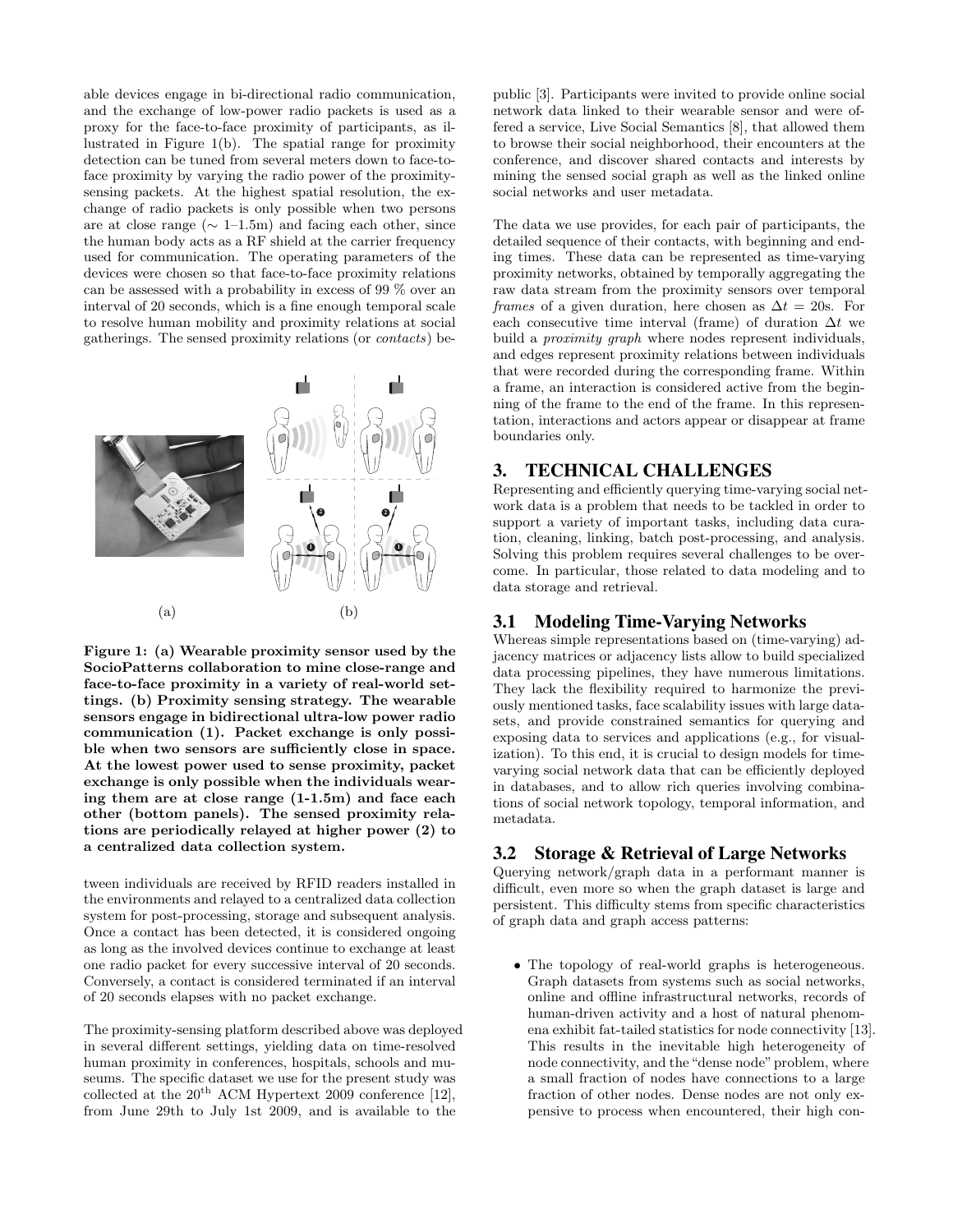nectivity also means they are encountered with great frequency.

In our data there are two main sources of heterogeneity: the first is the topological heterogeneity of the social networks we measure, the second is the temporal heterogeneity in activity due to the bursty nature of human dynamics [9, 15, 16]. These heterogeneities are reflected in the properties of the dynamic social graphs we want to model in Neo4j.

- Graph problems are data driven, that is, computation is largely dictated by graph topology. As most graphs are very heterogeneous, it is difficult to know the computation structure of graph algorithm in advance. Consequently, optimizing the execution of graph algorithms is a non-trivial problem.
- Due to their heterogeneity, graph access patterns typically have poor spatial memory locality. This results in large amounts of random memory access.
- Graph algorithms exhibit high data access to computation ratio - the runtime of most graph algorithms is dominated by memory access.

The SocioPatterns use case requires a graph storage and retrieval technology that supports: a rich graph data model, reliable storage of large graphs, and efficient execution of complex queries on large heterogeneous graphs. The Neo4j [6] graph database fulfills these requirements, and was therefore chosen for this work.

In general, graph databases are very well suited to this use case, but Neo4j was deemed particularly fitting due to the following reasons: support for the property graph data model [14]; persistent, transactional storage of very large graphs; support for deep graph analytics via efficient manyhop traversals; and support for the Cypher [4] declarative graph query language.

# 4. DATA MODEL

We assume that the social network is measured over adjacent discrete intervals of time, henceforth referred to as frames. A frame is the finest unit of temporal aggregation used and is associated with a time interval defined by start time and end time. A frame allows to retrieve the status of the social network during the corresponding time interval, it is thus associated with a social graph at a given point in time.

The nodes of such social graphs represent individuals and edges represent, for instance, the proximity relations of individuals during the time interval of the frame. Though the model presented here considers edges as undirected and weighted, it generalizes to directed weighted edges and to multi-relational networks.

# 4.1 Time-Varying Social Network

The following is a data model for time-varying social networks, used to represent the SocioPatterns data in the Neo4j graph database.

Modeling a specific domain as a graph often requires a more complex model than the obvious choice of representing domain objects as nodes and the relationships between them as edges. In general, it is necessary to define: a domain graph schema, which models domain level entities and the relationships between them; a data graph schema, the underlying graph data model; and a translation between these two abstractions.

This can be a complex task, all the more when the domain works with dynamically mutating, time-dependent graphs. Representing such graphs requires that domain-level entities can be associated with specific time intervals, and that the model supports execution of temporal queries. Relationships between entities and the time intervals with which they associate are first modeled at the domain graph level. Therefore, any single domain level entity is likely to be represented by multiple nodes and edges in the underlying data graph - nodes and edges in the application domain are represented by subgraphs in the underlying property graph.

In our application individuals of the social graph are represented by their wearable sensor. To avoid ambiguity and stay close to the language of our application, the following introduces all terms used to represent entities in the timevarying social graph:

- A time-dependent graph as a whole is accessed as a RUN node, corresponding to a time-resolved record of social network evolution. A RUN node is connected to the reference node by means of a HAS\_RUN relation.
- RUN nodes have RUN\_FRAME relations to all the FRAME nodes. They also have a RUN\_FRAME\_FIRST relation to the first frame of the graph history, and a RUN\_FRAME\_LAST to the last one.
- Each FRAME node points to the successive frame by means of a FRAME\_NEXT relation.
- Each FRAME node points to the status of the social graph during the corresponding time interval: it has FRAME\_ACTOR relations to ACTOR nodes (representing individuals wearing sensors) and FRAME\_INTERACTION relations to INTERACTION nodes (representing a proximity/contact relation). Timestamps and interval metadata are represented as attributes of the FRAME node.
- An INTERACTION node has two INTERACTION\_ACTOR relations to the ACTOR nodes that the interaction connects to one another.
- Time-dependent attributes for an edge of the social graph (for example, time-dependent edge weights<sup>2</sup>) are represented as attributes of the FRAME\_INTERACTION relations that associate that interaction with the corresponding frame(s).
- Similarly, time-dependent attributes of an ACTOR node in the social graph are represented as attributes of the FRAME\_ACTOR relations that associate that node with the corresponding FRAME.

<sup>2</sup>Edge weights were calculated in different ways. Often simply as the number of frames in which an interaction is present, sometimes in more complex ways.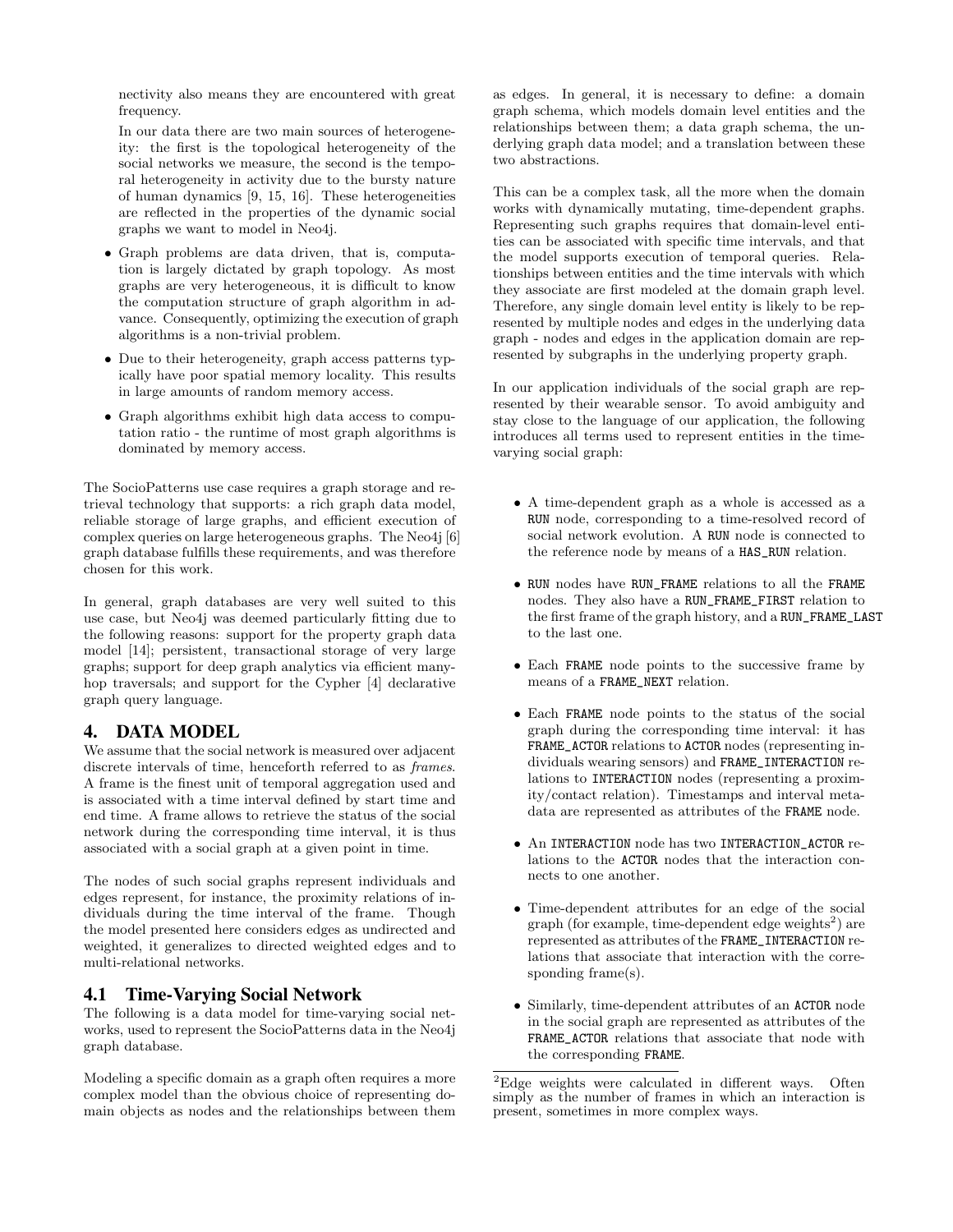• All ACTOR and INTERACTION nodes are connected to the main RUN node with RUN\_ACTOR and RUN\_INTERACTION relations.





# 4.2 Temporal indexing

Although graph evolution can be tracked by walking from one frame to the next, efficient random access to the frame timeline can be better supported by suitably indexing the time-stamped sequence of FRAME nodes. This can be achieved in different ways, such as using binary trees (as in the Neo4j Timeline class [2]), or attaching to the FRAME nodes temporal attributes that can be indexed, or mirroring the natural temporal hierarchy of the data (year/month/day/hour/...) with hierarchical temporal relations between nodes.

Here we choose the latter technique, as it preserves the natural units of temporal aggregation in our data (days, hours, etc.). The temporal indexing structure we use<sup>3</sup> (shown in Figure 4.2) is similar to the multilevel indexing structure proposed in the Cypher cookbook [5].

- We build a tree that explicitly represents the temporal hierarchy of the dataset. The nodes of the tree are TIMELINE nodes. The top-level node, which is the entry point for the temporal index, is reachable from the RUN node through a HAS\_TIMELINE relation.
- Nodes at each level of the tree have NEXT\_LEVEL relations to nodes at the level below.
- The nodes at each level of the tree represent different scales of temporal aggregation, according to the time units that are most appropriate for the dataset at hand. For simplicity, the tree in Figure 4.2 has only day and hour levels, but in may be extended to have a deeper hierarchy, such as years, months, days, hours, minutes, and so on.
- At each level, time attributes are associated with the NEXT\_LEVEL relations

• The nodes at the bottom level of the tree correspond to the finest scale of temporal aggregation (hours, in figure) and are connected to the indexed FRAME nodes via TIMELINE\_INSTANCE relations. The timestamp of each FRAME node is replicated as a relation attribute of the corresponding TIMELINE\_INSTANCE relation.



Figure 3: TimeLine Temporal Index

# 5. QUERYING TIME-VARYING NETWORKS

The SocioPatterns collaboration datasets provide realistic use cases, with topological and temporal hetereogeneities that would be expected in a real time-varying network. We provide a testing scenario using the empirical dynamic social network [3] measured at the ACM Hypertext 2009 conference by the SocioPatterns collaboration. The network of proximity relations among the conference attendees was recorded every 20 seconds for approximately three days. In this dataset, nodes are individuals and edges represent faceto-face proximity relations of individuals.

The test dataset is available as a dynamic GEXF document, and to simplify testing with the proposed data structures, a simple Python script was developed to load the GEXF document into a Neo4j store, via its REST interface. It contains data for total duration of slightly more than three days and is relatively small: 113 persons (ACTOR nodes), 2163 proximity relations (INTERACTION nodes), 13956 frames of 20 seconds each (FRAME nodes). Production datasets are typically much larger than this, involving 100-1,000 persons, 50,000-100,000 proximity relations, and 70,000-100,000 frames.

# 5.1 Test Queries

In the following a number of sample queries are provided, which executed against a ACM Hypertext 2009 conference dataset. The reported timings for each query are obtained by executing 30 runs of the same query. Table 1 shows the median time, the first 5% quantile and the last 95% quantile of the execution timings.

<sup>3</sup>The selected multilevel index can co-exist with other indexing structures, its use does not prevent us from using different, additional indexes in future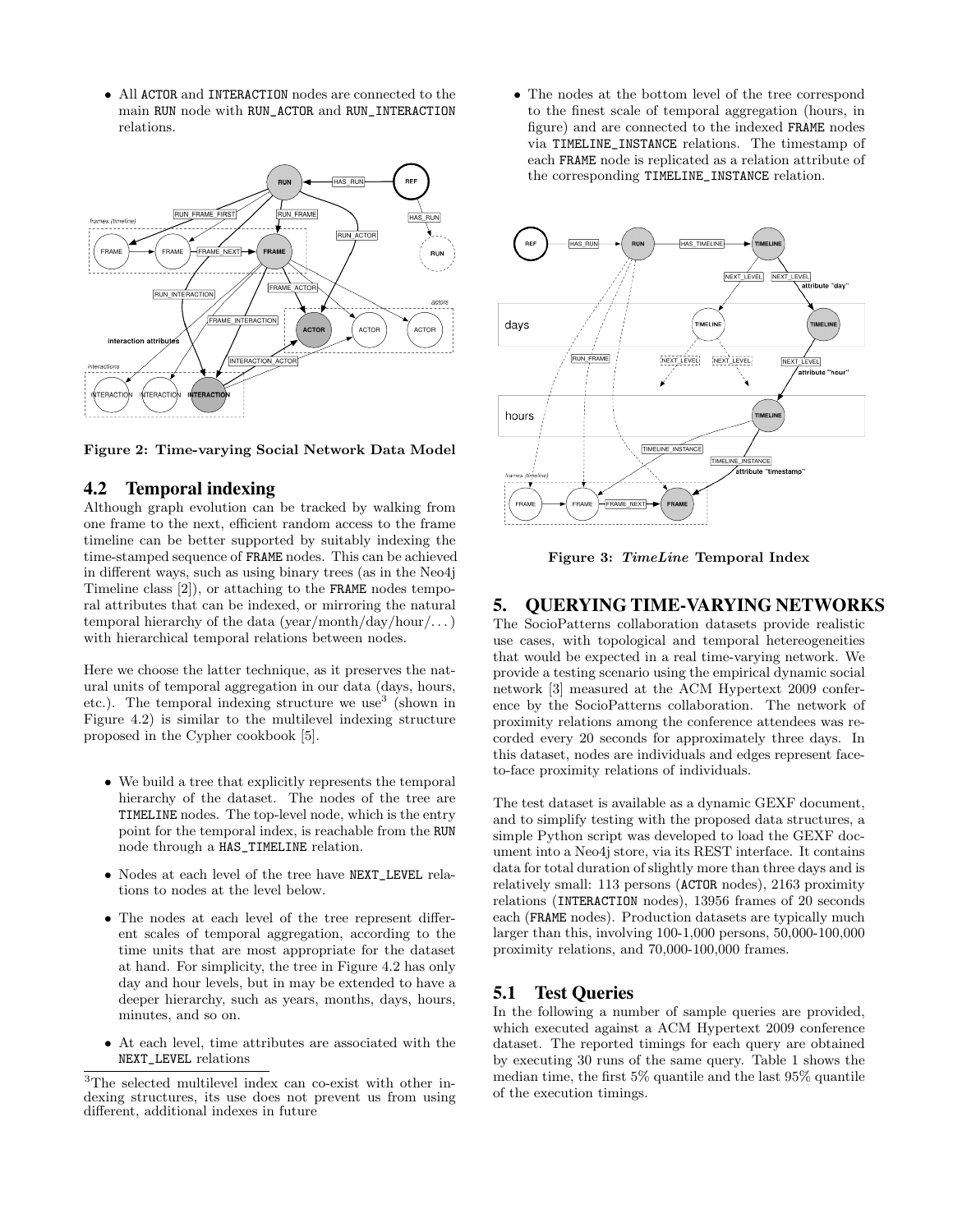*Q1.* Get all time frames of run "HT2009", recorded between 9:00-13:00 of July 1st 2009, ordered by timestamp

```
START root = node(root_node_id)
MATCH root-[:HAS_RUN]->run-[:HAS_TIMELINE]->tl,
   tl-[y:NEXT_LEVEL]->()-[m:NEXT_LEVEL]->month,
   month-[d:NEXT_LEVEL]->[h:NEXT_LEVEL]->hour,
   hour-[:TIMELINE_INSTANCE]->frame
WHERE run.name="HT2009" and y.year=2009 and m.month=7
    and d.day=1 and h.hour>=9 and h.hour<13
RETURN frame ORDER BY frame.timestamp
```
*Q2.* Get the names of all persons present in a given frame

```
START frame = node(some_frame_id)
MATCH frame-[:FRAME_ACTOR]-actor
RETURN actor.name}
```
*Q3.* Get the weighted proximity graph during a given frame, filtering out the weak contacts

```
START frame=node(some_frame_id)
MATCH frame-[r:FRAME_INTERACTION]-int
WHERE r.weight > 20
RETURN int.actor1, int.actor2, r.weight
```
*Q4.* Get a list of all persons, and for each person get the number of frames in which they were present

```
START run = node(some_run_id)
MATCH run-[:RUN_ACTOR]->actor<-[r:FRAME_ACTOR]-()
RETURN actor.name, count(r)
```
*Q5.* Get the names of all persons that were present in more than 1000 frames, ranked by time of presence

```
START run = node(some_run_id)
MATCH run-[:RUN_ACTOR]->actor<-[r:FRAME_ACTOR]-()
WITH actor.name as name, COUNT(r) as freq
WHERE freq > 1000
RETURN name, freq ORDER BY freq DESC
```
*Q6.* List all distinct days on which an actor was present

```
START actor = node(some actor_id)MATCH ()-[d:NEXT_LEVEL]->()-[:NEXT_LEVEL]->timeline,
   timeline-[:TIMELINE_INSTANCE]-()-[:FRAME_ACTOR]-actor
RETURN DISTINCT(d.day)
```
*Q7.* Return the names of all persons that were in the proximity of a given user, sorted alphabetically

```
START actor1 = node(some actor_id)MATCH actor1<-[:INTERACTION_ACTOR]-interaction,
   interaction-[:INTERACTION_ACTOR]->actor2
RETURN actor2.name ORDER BY actor2.name
```
*Q8.* Return the names of all persons that were in proximity of a given user on the first day of the experiment (June 29)

```
START actor1 = node(some_actor_id)
MATCH actor1<-[:INTERACTION_ACTOR]-int,
    int-[:INTERACTION_ACTOR]->actor2
WITH int, actor2
MATCH ()-[d:NEXT_LEVEL]->()-[:NEXT_LEVEL]->tl,
   tl-[:TIMELINE_INSTANCE]-()-[:FRAME_INTERACTION]-int
WHERE d.day = 29RETURN DISTINCT(actor2.name)
```

| Query | Median | $\sqrt{5\% - 95\%}$ quantiles |
|-------|--------|-------------------------------|
| Q1    | 83ms   | $72ms - 89ms$                 |
| Q2    | 2ms    | $1ms - 4ms$                   |
| Q3    | 2ms    | $1ms - 2ms$                   |
| Q4    | 2313ms | $2265ms - 2362ms$             |
| Q5    | 2315ms | $2253ms - 2354ms$             |
| Q6    | 71ms   | $70ms - 75ms$                 |
| Q7    | 4ms    | $3ms - 5ms$                   |
| Q8    | 45ms   | $44ms - 61ms$                 |
| Q9    | 18ms   | $10ms - 27ms$                 |
|       | 32ms   | $32ms - 47ms$                 |

Table 1: For each query described, we show the median value, the first 5% quantile and the last 95% quantile of the execution timings, collected by executing 30 runs of the query.

*Q9.* Find all the common neighbors of any two users

```
START actor1 = node(actor1_id), actor2 = node(actor2_id)
MATCH actor1<-[:INTERACTION_ACTOR]-interaction,
   interaction-[:INTERACTION_ACTOR]->actor
WITH COLLECT(actor) as neighs1, actor2
MATCH actor2<-[:INTERACTION_ACTOR]-interaction,
   interaction-[:INTERACTION_ACTOR]->actor
WHERE actor IN neighs1
RETURN actor
```
*Q10.* Compute the degree of all persons in the contact graph

```
START run = node(some run id)
```

```
MATCH run-[:RUN_ACTOR]-actor-[r:INTERACTION_ACTOR]-()
RETURN actor.name, COUNT(r) ORDER BY COUNT(r) DESC
```
# 6. CONCLUDING REMARKS

Our goal is to start discussion about best practices for modeling time-dependent graphs in graph databases. We encourage critique of our models, further testing using our data and/or code [7], and general suggestions related to the domain. The following is a summary of our observations, open questions, and avenues for future work.

#### 6.1 Performance

Overall, the combination of our chosen data models (Section 4) and Neo4j proved to perform well when querying the sample dataset, performing exploratory data analysis, and research-oriented data mining. The simple experiment results reported are in no way a performance benchmark, nor do they reflect the general performance of Neo4j. However, they were valuable when tuning the performance of our application in its target domain, and have proved useful for identifying key performance bottlenecks - these are discussed below.

Most performance issues encountered were rooted in the same general cause: densely connected nodes. As highlighted in Section 3.2, the difficulty of processing graphs that contain densely connected nodes is known, by academia and industry at large, and by Neo Technology in particular. Neo Technology are aware of the requirement to process such graphs and have informed us they are working on improvements to Neo4j that directly address these issues.